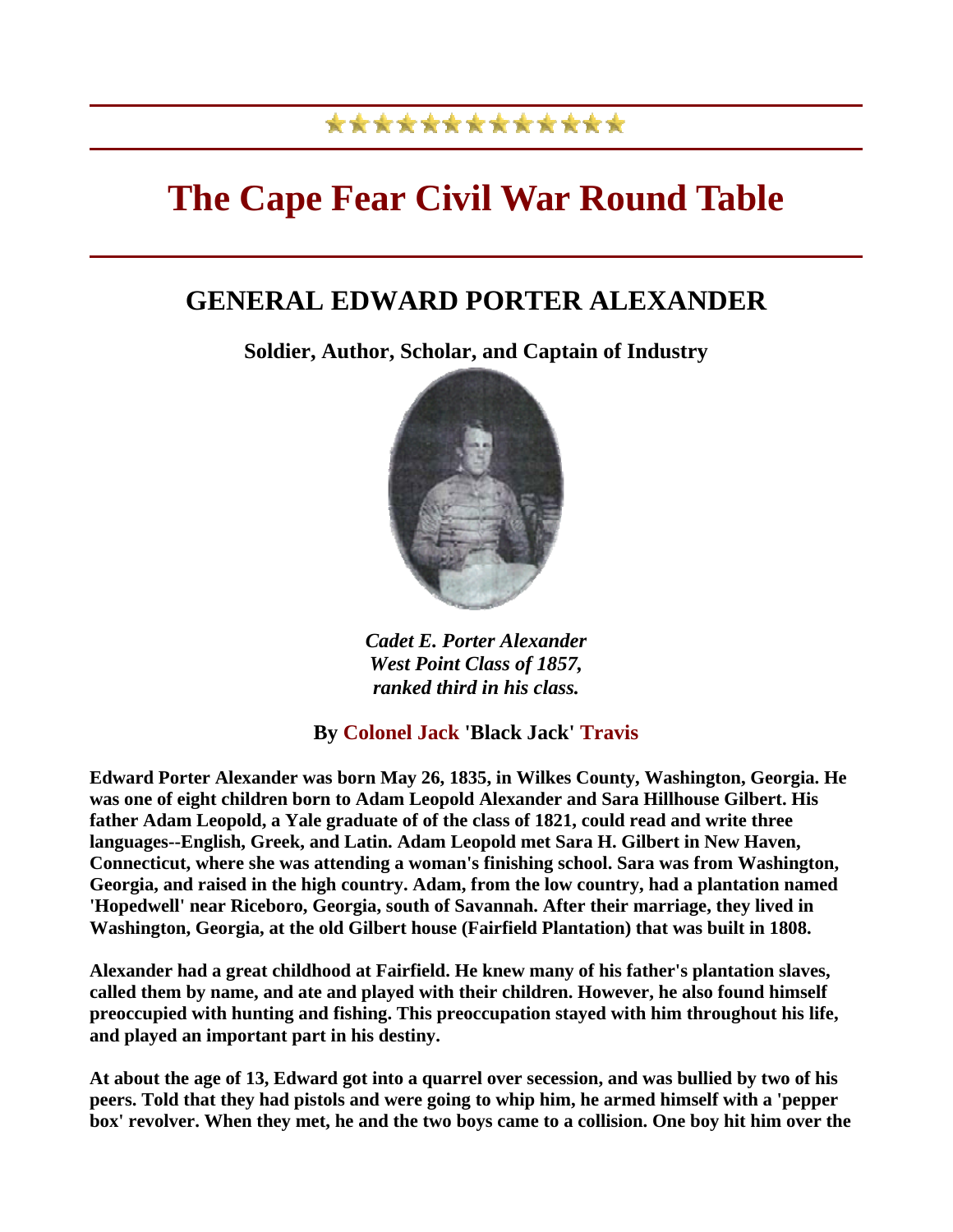**head with a light stick. Alexander drew his pistol and pulled the trigger. It misfired and the boy pulled his pistol, too. He fired a second time, and again the pistol misfired. By this time, older boys who were present stepped in, stopped the fight, and took the pistols away. One of the older boys then fired Alexander's pistol, and this time it discharged. He realized he could have ruined his life with this single event. It made such an impact on him that he never forgot this lesson, and always tried to keep a cool head and stay out of politics.**

**From childhood on, Alexander desired to attend West Point; however, his father wanted him to become an engineer and not a soldier. When he was 14 years old, his two oldest sisters were about to marry West Point graduates. The fiance of Louisa Frederika Alexander, Jeremy Gilmer of Guilford County, North Carolina (later to become Maj. General Gilmer of the Confederate Army, Engineer Corps), convinced the elder Alexander that E. Porter could go to West Point and become an engineer if he stayed in the top of his class. Adam Leopold was so impressed by Gilmer that he gave his consent for E. Porter to attend West Point. Subsequently, Jeremy Gilmer and E. Porter Alexander were to remain the best of friends throughout their lives.**

**Now, the preparation for E. Porter's entrance to West Point began. Several years before, Adam Leopold had employed a Miss Brackett of Massachusetts to provide tutoring for all of the Alexander children. Because of this, he was very well prepared. In the winter of 1852-1853, he was sent to Savannah, Georgia to take lessons in French and drawing by the Lawton's of South Broad Street. Adam Leopold went to see the Honorable Robert Toombs (later Brigadier General Toombs of the 20th GA), one of their neighbors, to seek his help in obtaining an appointment for E. Porter to West Point. Toombs was delighted and honored, and consented to do this for the Alexander family.**

## **WEST POINT CADET**

**E. Porter Alexander entered West Point in June of 1853, and was assigned Dick Meade of Petersburg, Virginia as his roommate. At the time, he weighed 150 pounds and was 5 feet 9-1/2 inches tall. He had to study hard to maintain his 3rd place ranking in his class in order that he might graduate as an engineer, as he had he promised his father---only the top ranked cadets were assigned as engineers. This required him to stay up very late at night and study by candlelight and to keep his behavior in excellent form so that he would avoid demerits.**

**While attending West Point, a tragedy struck the Alexander family. His mother, Sara Alexander, was addicted to morphine due to an illness that caused her to be in severe pain. She traveled to Philadelphia for special care and treatment. On her way to Philadelphia, she visited E. Porter at West Point. He was shocked by her loss of weight and appearance. When she returned to Washington, Georgia, her physical condition had deteriorated to the extent that she appeared as only skin and bones. She passed away in February of 1855, and was buried in the family cemetery at Fairfield Plantation. This was a great blow to the family and E. Porter. However, this personal tragedy brought him and his father, Leopold, closer together than they had ever been. In 1857, E. Porter graduated third in his class at West Point and was commissioned as a 2nd lieutenant of engineers. He had fulfilled his promise to his father. His roommate, Dick Meade was first in his class, and later, during the War Between the States, he died of typhoid fever during the period of the Seven Days Battle, while serving as an engineer for the Confederacy; John Palfrey of Massachusetts was second in the class of 1857.**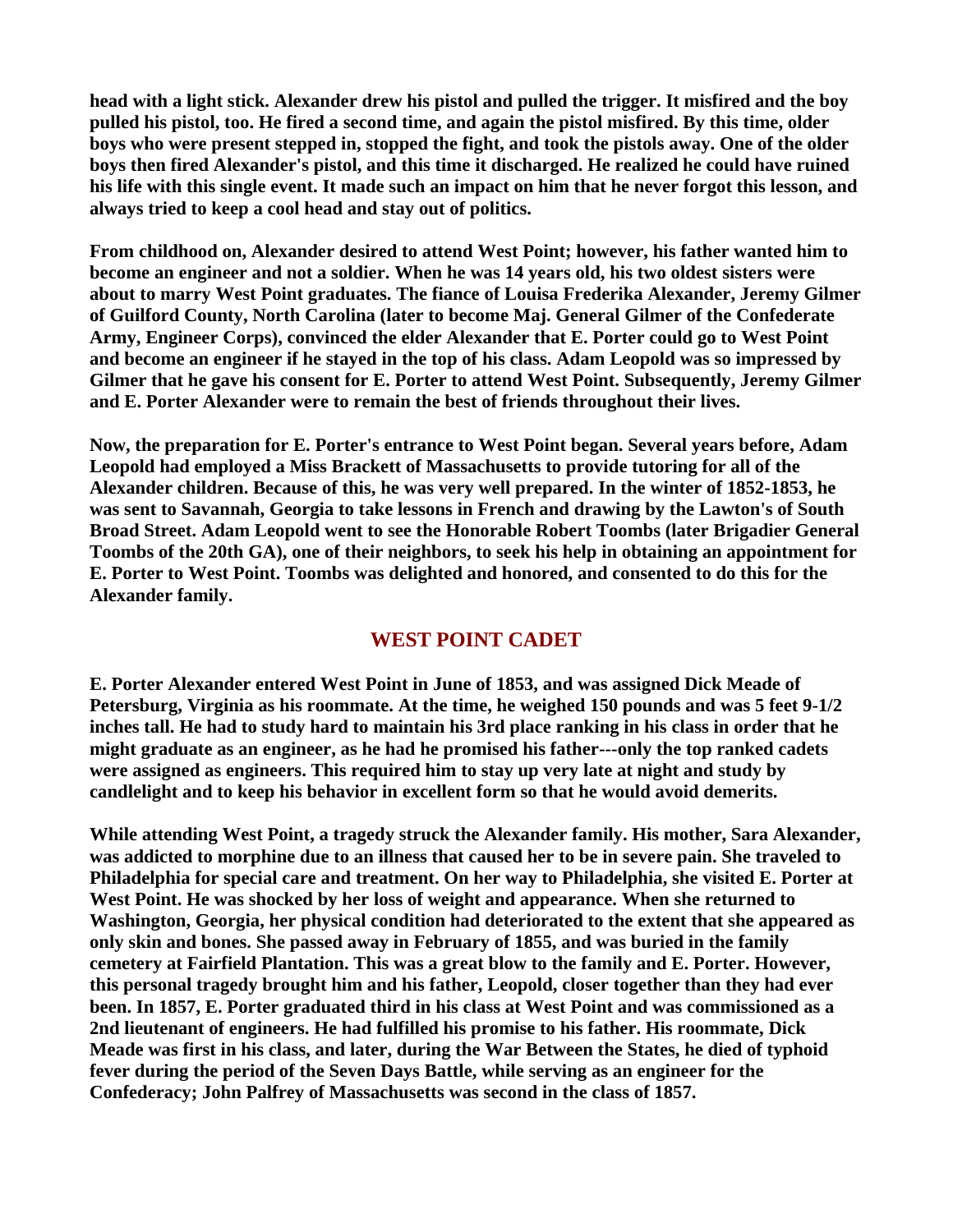

*Very rare photograph of E.Porter Alexander's wife. Betty Mason (Miss Teen), of King George County, Virginia.* 

# **UTAH EXPEDITION**

**Following graduation, E. Porter was given three months furlough and then ordered back to West Point as assistant instructor of Military Engineering and Fencing. In the fall of 1857, he was assigned to General Albert Sydney Johnston for the Utah Expedition. The expedition consisted of six columns, 500 men in each column. He was assigned to the 1st column and commanded by Colonel Andrews, West Point Class of 1823, who was a veteran of the Seminole Wars.**

**The expedition was sent by order of President James Buchanan. He wanted to replace Brigham Young as Territorial Governor with Alfred Cummings of Georgia. The Mormon leader and his followers were adamantly against this and were committed to resistance. The Utah Expedition was sent to use force to install territorial governor Cummings. However, during the winter encampment on the way to Utah, representatives of both parties were able to resolve the matter and install Cummings without any military action. Thus, the columns returned to the east.**

**E. Porter was in his absolute delight on the Utah Expedition. He loved the west--wide-open spaces, beautiful scenery, pristine rivers, streams, and forests. Best of all, the hunting was great. This was one of his true loves--the thrill of the hunt. Alexander while on horseback and on foot, personally killed twenty-five buffalo, and shot many quail, pheasants, turkeys and other game. He was also delighted to meet a variety of Plains Indians, such as the Sioux, Pawnees, Cheyenne, Arapaho, and Utes. Also, during this time, he met two gentlemen who later become associated with him in history, at the 3rd day of Gettysburg, 1863--Captain Lewis A. Armistead and Captain Richard B. Garnett.**

**At the end of this expedition, E. Porter was ordered back to West Point to resume his duties as instructor of engineering and fencing. He met two Virginia belles, Gussie and Betty Mason. He took a strong liking to Betty Mason (Miss Teen) who was 24 years old. After a short courtship, they were married in King George County, Virginia on April 3, 1860. During their marriage, they had five children-three boys and two girls.**

# **FEDERAL SERVICE**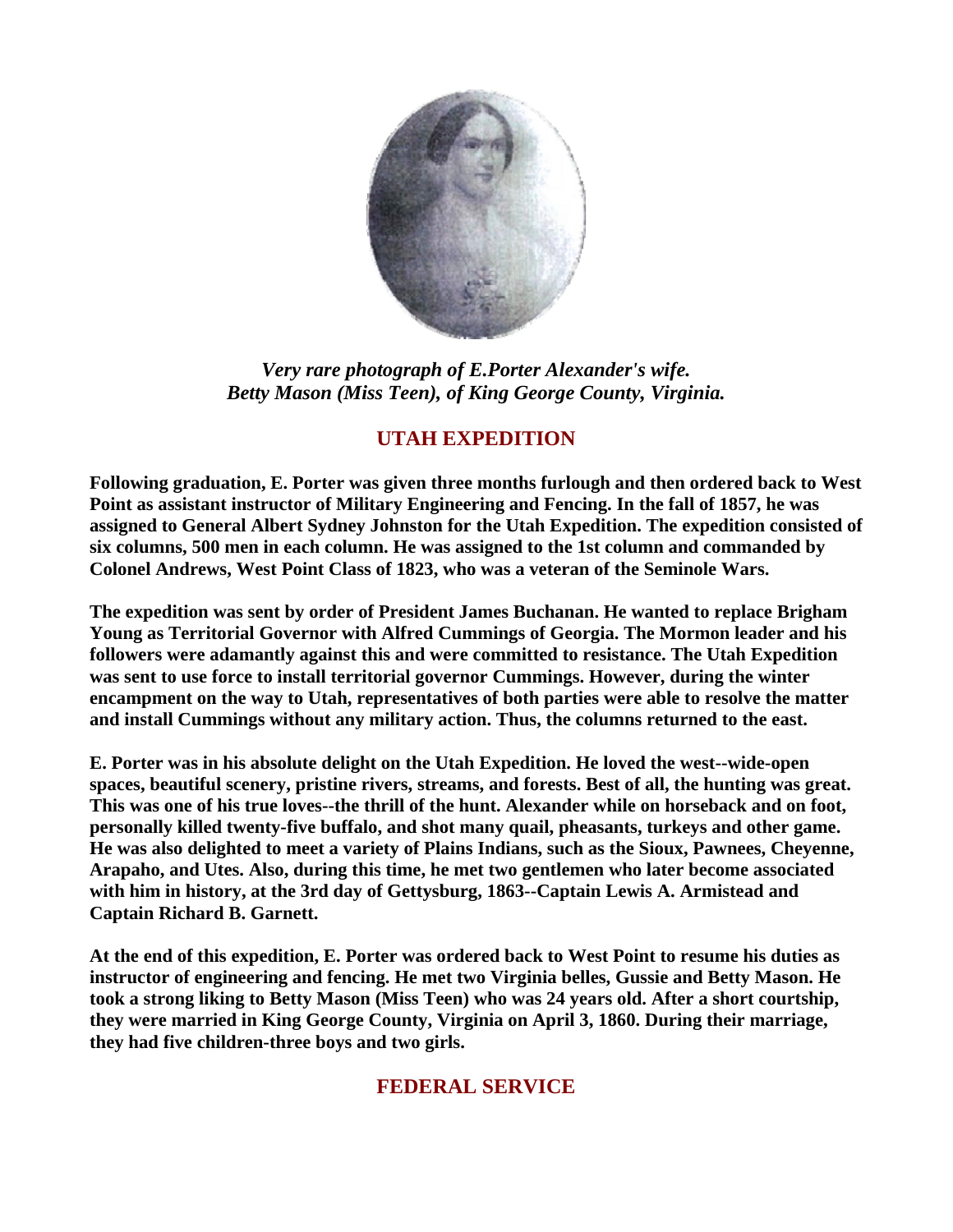**One day, quite by accident, in the lobby of a hotel, E. Porter met Surgeon Albert J. Myer, later Brigadier General Myer of the Federal Army. Myer had been involved in developing a system of communicating messages over long distances; an interest that he had picked up from observing** 



**General E. Porter Alexander promoted to** general on March, 1864 at age 28.

**the Comanche Indians, who would signal each other by using long poles. Myer subsequently adopted the Baine Alphabet System, and thereby created the Signal Corps. The Federal War Department was very interested and excited about its possibilities and ordered Myer to create a staff and obtain the necessary equipment to create and refine the signal corps. To Alexander's surprise, Myer appointed him as his assistant. They tested their signaling apparatuses over great distances, and the Federal Government, impressed with the results, installed Myer as Chief of the Federal Signal Corps. This experience played a major role in Alexander's future.** 

**Alexander received his orders to report to Oregon. He and Miss Teen took a long and arduous journey by steamboat and steam locomotive in order to get to their destination. Upon their arrival, he was sent to Fort Steilacoom in Washington Territory. He and Miss Teen fell in love with this area. It was full of beautiful s cenery,** 

**excellent hunting and fishing, and the Indians were friendly and cordial. After a short duty there, E. Porter was ordered to Alcatraz Island in San Francisco Bay, to assist with its fortifications. During his stay there, Georgia seceded from the Union, prompting E. Porter to resign his commission in the Federal army. All of his commanding officers tried desperately to change his mind, but like Robert E. Lee of Virginia, Alexander could not fight against his home state and the people of Georgia. He and Miss Teen returned to Georgia.** 

## **CONFEDERATE OFFICER**

**E. Porter Alexander now realized that the Confederacy was forming and was raising an army to defend against the Yankee invasion. He reported to Richmond on June 1, 1861. Once there, he had an audience with President Jefferson Davis, who knew of Alexander and his signal corps experience, immediately appointed him as captain of the Confederate States Signal Corps. Alexander was authorized to train the men, and obtain the necessary equipment to establish the signal corps. He took great zeal and determination to immediately establish a well-run signal corps.** 

**As head of the CSA Signal Corps, E. Porter was ordered to report to General P.G.T. Beauregard. He was placed on Beauregard's staff and given the honor of a place in his mess. Alexander wrote the following: 'General Beauregard had more courtesy of manner than any of the other generals with whom I ever served.'** 

**Alexander had a tremendous respect for General Beauregard's engineering skills and his overall military bearing and manner. He felt his defensive engineering of the Charleston Harbor was superb and that he had done an excellent job with the defenses of Petersburg. Speculatively, General Beauregard would be the Confederate general most admired and respected by E. Porter.**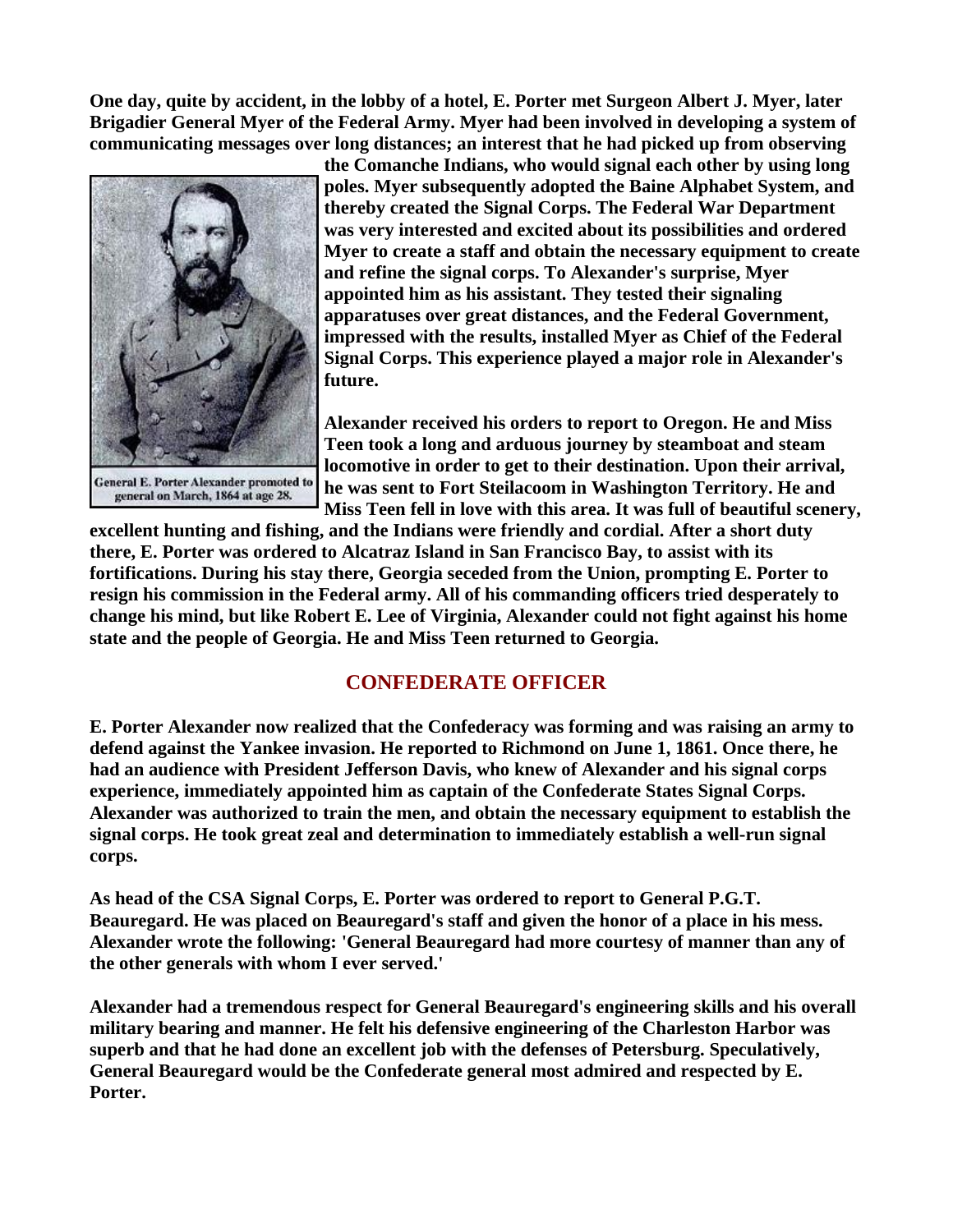**Alexander now prepared himself for the inevitable War and battles to come. He purchased two horses--Dixie, a large, dark bay; and Meg, a shorter and lighter bay. This was significant because many times during the War, if Alexander would have been riding the taller horse, and artillery projectile would have taken off his head; and if he would have been riding the shorter horse, his leg may have been removed by a projectile. Consequently, fate played a most definite role in which horse he rode on any particular day.** 

**About this time, a friend in Charleston, South Carolina gave E. Porter a telescope. This special astronomical glass was about six feet long when fully extended, a four-inch aperture, and a custom-made leather case was crafted to fit on his saddle. He knew a special way of holding the telescope, that made it very steady and usable without a tripod. Alexander never used field glasses; he only used his special telescope. This gave him a tremendous advantage in viewing the enemy and reconnoitering the land. It also came in very handy with his signal corps duties.** 

**He hired a 15-year old 'ginger cake darkie' body servant by the name of Charley Crowley. Alexander acted as a father figure, and commented that he had to give Charley a little licking twice--once for stealing pears from a tree without asking the owner, and the other for stealing apple brandy and getting tight on it at Gettysburg. Charley was an admirable body servant and stayed with Alexander throughout the War. A strong bond of friendship and respect evolved between the two men.** 

**Being on the staff of General Beauregard, Alexander was given an unusual assignment to do some secret service work. The Confederates needed more information on the movements and troop strength of the Federal army. Alexander created a system of spies and methods of receiving their information. He appointed E. Pliny Bryan, of Maryland, as his chief spy. With Bryan in Washington, DC, Alexander could receive signal messages. Bryan would get a room in a hotel that Alexander could see from Mason Hill in adjacent Virginia with his telescope, and would signal Alexander with a coffee pot reflecting from the sun or movement of the window drapes. This method worked extremely well. The famous Rose O'Neal Greenhowe, Augusta Morris, and Mrs. Baxley were in this system of spies. Unfortunately, this all ended. The Federals got suspicious and arrested them all. However, they were later released due to insufficient evidence.** 

**On the morning of Sunday, July 21, 1861, General Johnston and General Beauregard decided that they must attack General McDowell and the Federal army. Thus, the Battle of First Manassas began. Alexander positioned himself on Wilcoxen Hill on top of a signal tower. This hill is now called Signal Hill. At approximately 8:30 A.M., a flash of light reflecting from a brass cannon caught his eye. He immediately saw the impending movements of the enemy. Federal troops were going to flank Colonel Nathan G. 'Shanks' Evans of South Carolina. He sent a signal to Colonel Evans, 'Look to your left, you are turned,' thus indicating that he was going to be flanked on his left. After receiving this message, Colonel Evans took the necessary movements to prevent this, thus saving his regiment. After the battle, General Beauregard was very pleased and much impressed with Alexander and the Signal Corps. Alexander had the honor of being the first to send a signal by the wig-wag method during the War Between the States.** 

**Alexander's military record and performance during the War was outstanding. In addition to being well thought of by his superiors and subordinates, he acquired the following record of promotion:**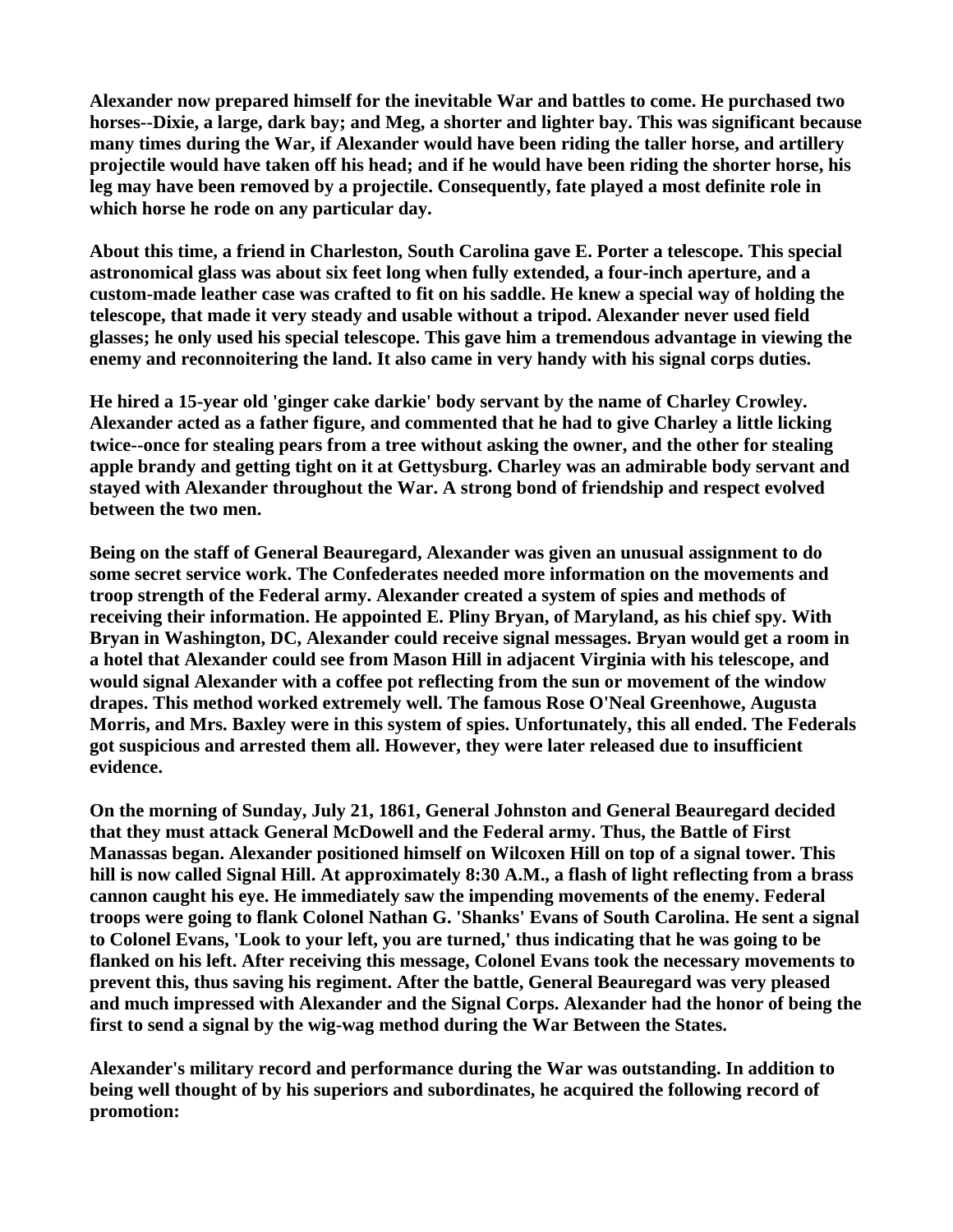- **Graduated West Point June, 1857, age 22**
- **Lieutenant June 1857, age 22**
- **Captain April 1861, age 24**
- **Major April 1862, age 25**
- **Colonel July 1862, age 26**
- **General March 1864, age 28**

**After the Battle of 1st Manassas, he was assigned to the staff of General James Longstreet, 1st Corps, Army of Northern Virginia. At first, he served in many capacities, but mainly in artillery and later as chief of artillery for General Longstreet. Alexander's brilliant array of talents made him a general's dream -- he had a special genius for keeping things simplistic and well organized and a meticulous eye for detail. His exploits at Gettysburg are well known, but E. Porter gave exceptional service on other battlefields as well.** 



*Post War photograph of E. Porter Alexander as aSouthern gentleman - noted financial wizard, president of railroads and banks.* 

## **THE CUSS WITH THE TELESCOPE**

**On November 17, 1862, in Fredericksburg, Virginia, Union General Burnside planned his advance toward Richmond with an army of 120,000 men. General Lee checked his advance with 65,000 men and gave him a sound defeat. The ensuing events would be of great value to Alexander and the Confederate artillery. General Burnside's army had now positioned itself on the north side of the Rappahannock River. His plan was to cross the river and attack the Confederate army, which was, by now, well entrenched on the south side of the river on the left and right flanks of Marye's Heights. The Confederates held a very strong position; E. Porter kept busy positioning the artillery of Longstreet's Corps. Captain Sam Johnston, Lee's engineer in charge of the whole army, rode with Alexander to position his gun pits. General Lee wanted the guns placed on the brow or reverse slope of the heights so they might duel with the Federal artillery on Stafford Heights. However, Alexander had a different plan. He felt the attack would fall on their far-left flank. Since he played a dominant role in placing the gun pits, Alexander positioned them in order to fire directly into the advancing Federal infantry and sweep the field.**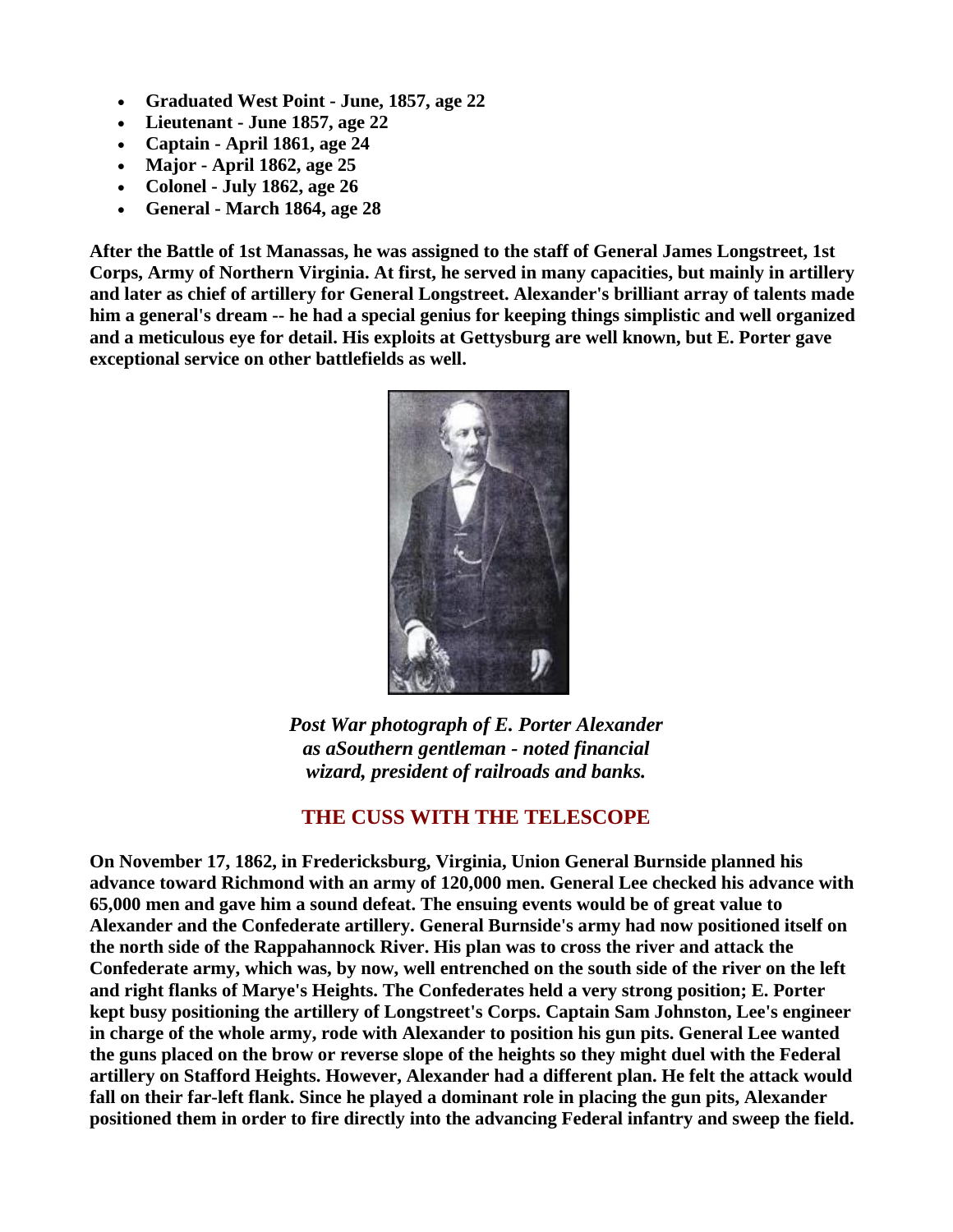**He disputed General Lee's logic that the inferior Confederate ordnance could not duel effectively with the enemy's guns at that distance. After the pits were made, Captain Johnston rode to Alexander and replied, 'You made me put them there, now you come along and help me take the cussin'. After some exchange of ideas, General Lee had the last word and pressed Alexander into obedient silence, but left the gun pits unchanged.** 

**Alexander strongly felt the beauty of the artillery position lay not only in its thorough sweep of the ground, but also in its very functional simplicity. Upon General Longstreet's inspection of the artillery, Alexander reported proudly, 'General, we cover that ground now so well that we will comb it as with a fine-tooth comb. A chicken could not live on that field when we open on it.'** 

**During the time of the two armies positioning themselves, Alexander earned the nickname 'the cuss with the spy glass' from the Federal troops, because he was shelling Federal sharpshooters with one of Captain Moody's 24-pound howitzers, his favorite type gun. In one special case, there was a building nestled in a hollow and hidden by intervening low hills and trees. This building contained many Federal sharpshooters, and Alexander personally aimed Moody's howitzer with great accuracy and care and ordered it to be fired. The shell containing 175 mini-balls almost brushed the grass as it curved the hill, hit the building and exploded. AT once, a cheer came up from the Confederate picket line. 'That got 'em! That got 'em! You can hear 'em just a hollerin' and a groanin' in there!' There was no doubt of Alexander's skill and marksmanship with cannon after that great demonstration.** 

**On December 10th, General Burnside committed himself to the attack. They had undertaken an impossible task, a charge across 400 yards of open ground under direct fire of artillery and infantry. It was a killing field on which charge after charge was repulsed by a furious and deadly artillery fire of canister and shell. Alexander's positioning of the gun pits proved deadly for the enemy. During this shelling, E. Porter noticed a covey of partridges flying aimlessly. He drew his pistol and shot a few choice birds for his mess. That act was remarkable in that, men were being killed by the thousands, and Alexander had the coolness and the mind to kill birds for his supper table. Throughout the War, there were several times that he killed many types of fowl for the supper table to keep food for himself and his men.** 



*Alexander was appointed by President Grover Cleveland as his chief engineer arbitrator in the boundary dispute between Costa Rica, and Nicaragua. Alexander is seated between dignitaries of both countries. circa 1900*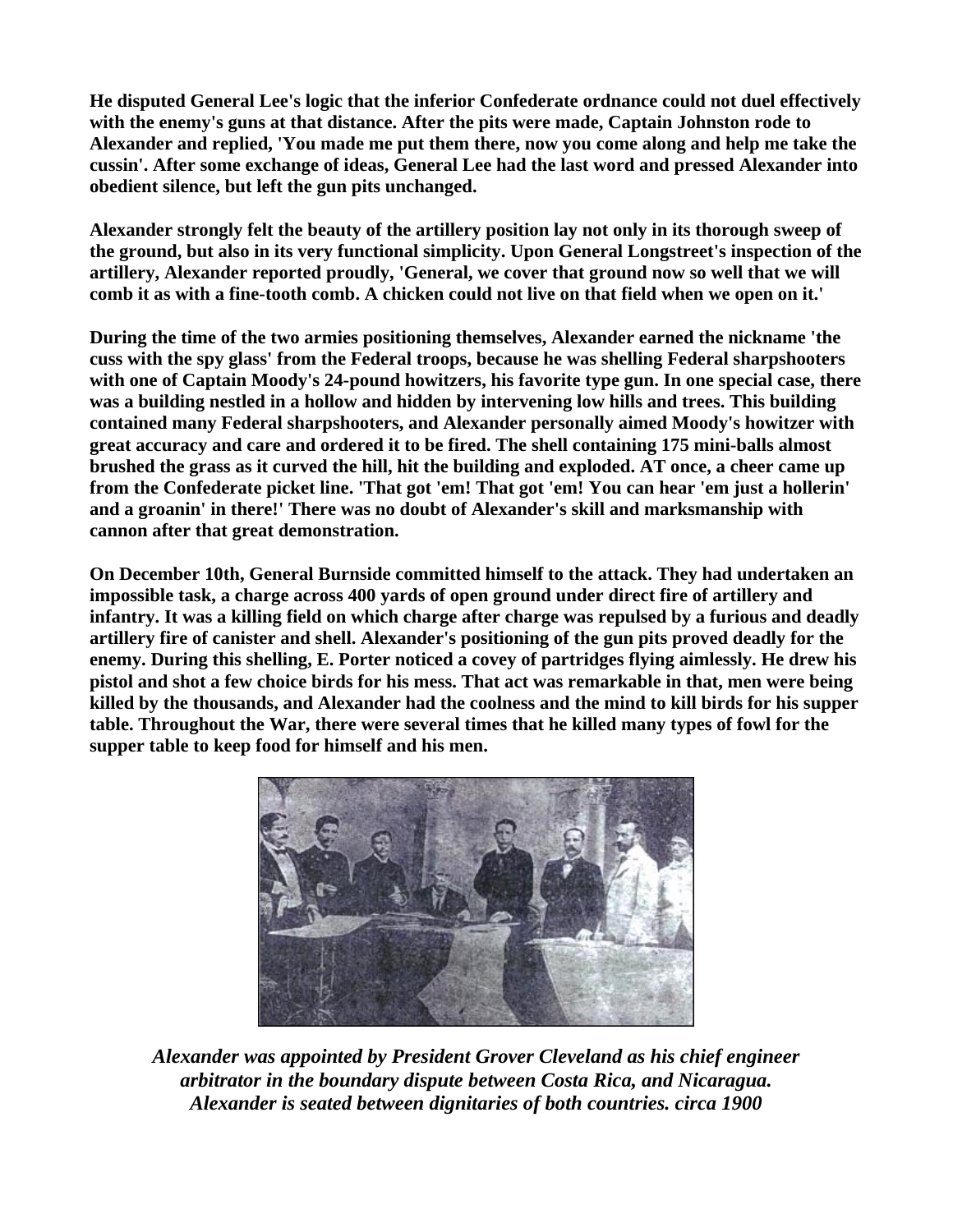**The Federals had no taste to renew the battle, and they retreated back across the river. A great victory had been won for the Confederates and their artillery. A few days after the battle, Alexander happened to be with Captain Sam Johnston at General Lee's headquarters. Just outside his tent, when General Lee came within earshot, Alexander brayed loudly to Captain Johnston, 'Sam, it was a mighty good thing those guns about Marye's Heights were located on the brows of the hills when the Yankees charged them.' General Lee gave no sign of hearing Alexander's remarks. However, Alexander henceforth was frequently called upon by General Lee to select battle lines and gun pits.** 

**After the Battle of 1st Fredericksburg, Generals Lee, Longstreet, Jackson, A.P. Hill, and other Confederate generals spoke in their reports of Alexander's artillery as 'rapid,' 'destructive,' 'well-directed,' 'demoralizing,' 'murderer,' 'accurate,' 'efficacious fire,' and 'extraordinary effect' of their guns. 'Unflinching courage,' 'unshaken steadiness,' and 'spirit' with which they were 'admirable served.'** 

**With the onset of winter, both armies went into their winter quarters. Alexander begged for leave to see his family. It was not easy since he was so very useful and hard to be spared. He finally got a three-day leave at the year's end, and hurried to meet his Miss Teen in Richmond, Virginia. Later, he was able to find quarters for his family at the Wortham House, less than a mile from his winter camp, near Mt. Carmel Church, north of Hanover Junction, Virginia. Their presence made all the difference, and he would describe the next three months as 'one of the happiest periods of all my life.'** 

**'Mars Porter,' as his youthful body servant Charley called Alexander, gave the Army of Northern Virginia brilliant service and unsurpassed dedication throughout the rest of the War. He was the first Confederate to go aloft in a balloon at the Battle of Gaines Mill (Seven Days) using black cambric balls to signal the movements of Federal troops. Although fearful of heights, he thoroughly enjoyed this experience and marveled at its tremendous potential to gather intelligence information on troop movement, etc.** 



*Alexander in his later years of life, about the time he gave the Centennial Address at West Point for the Confederacy, 1902.*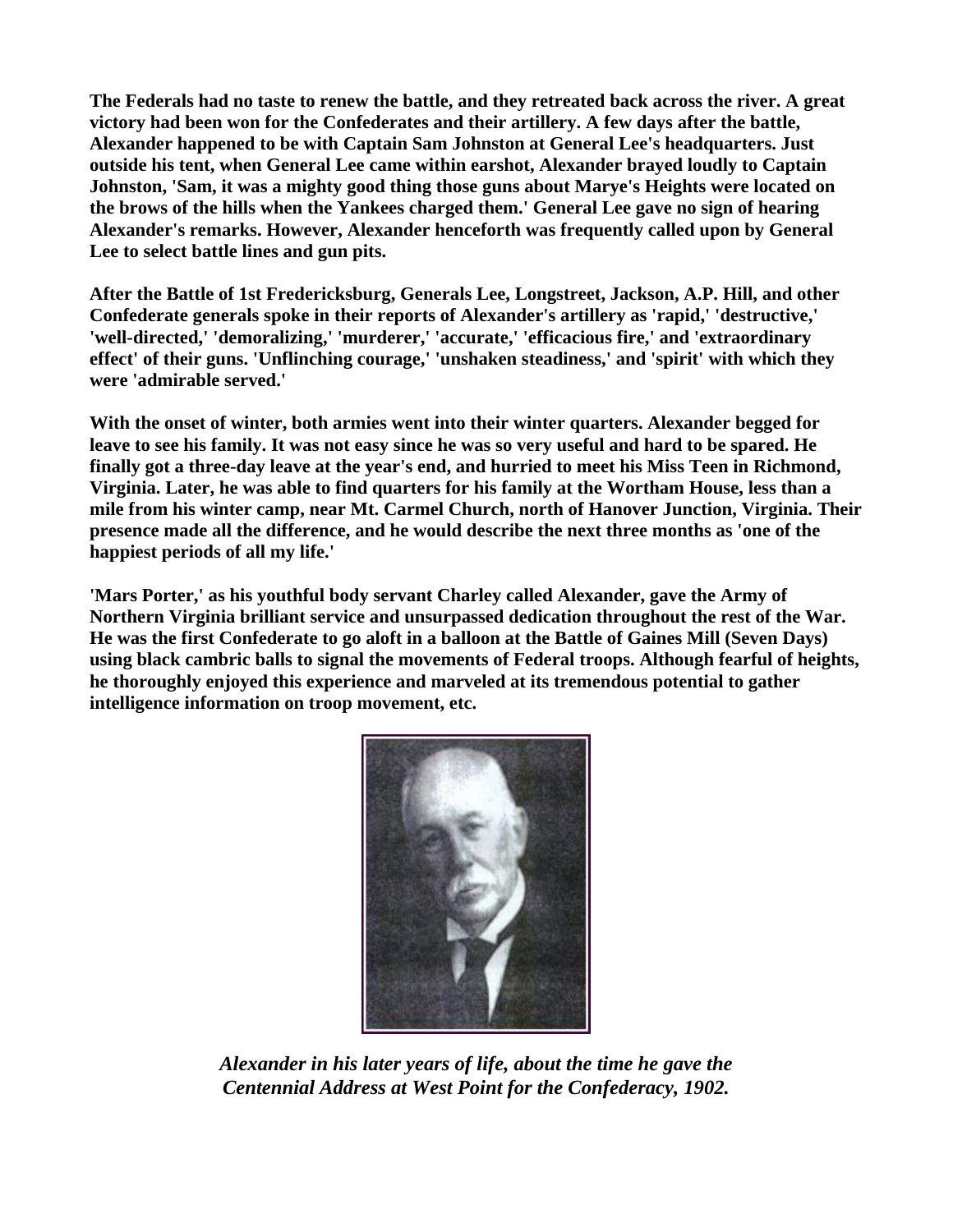**When the 1st Corps of the ANV (Longstreet's Corps) was sent to Tennessee to reinforce General Braxton Bragg, Alexander accompanied the Corps as Longstreet's Chief of Artillery. He met General Nathan Bedford Forrest, and was highly impressed with his military genius and his overall personal and military bearing. However, just the opposite was his impression of General Bragg. Throughout the War, Alexander strongly felt that the lack of trained staff officers to give written orders instead of verbal presented many large problems for the Army of Northern Virginia. During the War, he was sent many captured Federal ciphers to decode for the Confederacy. He also met Lieutenant Colonel Arthur J.L. Freemantle of Her Majesty's Coldstream Guards at the Battle of Gettysburg. Freemantle was unofficial observer of the Confederate Army during his three-month visit through the Southern states, and consequently wrote a book about his observations.** 

**On June 30, 1864, at Elliott's Salient, Petersburg, Virginia, Alexander was hit in the left shoulder by a sharpshooter's minie ball. The ball narrowly missed both arteries and joints. The 58-caliber projectile, when removed from Alexander, had stamped on it the thread marks from his frock coat. Alexander realized that he would be sent back to Washington, Georgia, to recover and convalesce from his wound. Before leaving for a forty-five day medical furlough, he communicated to General Lee his belief that the Federals were digging a 'mine.' Although it was searched for, the Confederates were unable to locate it, and subsequently the Battle of the Crater occurred. Upon his return to the lines at Petersburg, Alexander assumed command of all the artillery in the Petersburg defenses, and wore the new frock coat and uniform made by his kinfolk of Washington, Georgia.** 

**In early April of 1865, the Federals broke the Petersburg line and hastened the retreat of Lee's army. During this hectic and hurried retreat, Alexander's baggage wagon was captured and burned by General Custer. He lost his new frock coat, sword, and other personal items. Charley lost his headquarters flag in all of the confusion during the retreat. His mascot, Buster, a pointer, was also lost at this time.** 

**At Appomattox, Alexander made a proposal to General Lee that the Confederates should return to their states and carry on a guerrilla war, which could last for years. General Lee felt that he South had been through enough, and was in such a state of destruction that the resumption of peace was the best road for the South at that time. Alexander reluctantly, but respectfully concurred. After the surrender at the McLean House a disillusioned and disappointed Alexander traveled to Washington, DC to explore the possibility of securing a position in the Brazilian army. This attempt was foiled, and Alexander returned to his home in Washington, Georgia via New York and Port Royal, South Carolina. He was now left to find his way in a new life.** 

**In his military memoirs, Alexander's opinion was there were three times, that the Confederacy could have won the War. The first time was at the Battle of First Manassas. He strongly felt that if the Confederacy would have pushed, they could have captured the Capital, Washington, DC. The second time was the Seven Days at Mechanicsville. Stonewall Jackson fell behind schedule, showed up late, and failed to carry out his part thereby allowing McClellan to escape and cost Lee a decisive victory. The third time was at the Battle of Monocracy in July of 1864. General Jubal Early had the opportunity to make a decisive push and the chance to capture Washington, DC, and to demoralize the Yankee population.** 

**YOUNG NAPOLEON OF THE RAILROADS**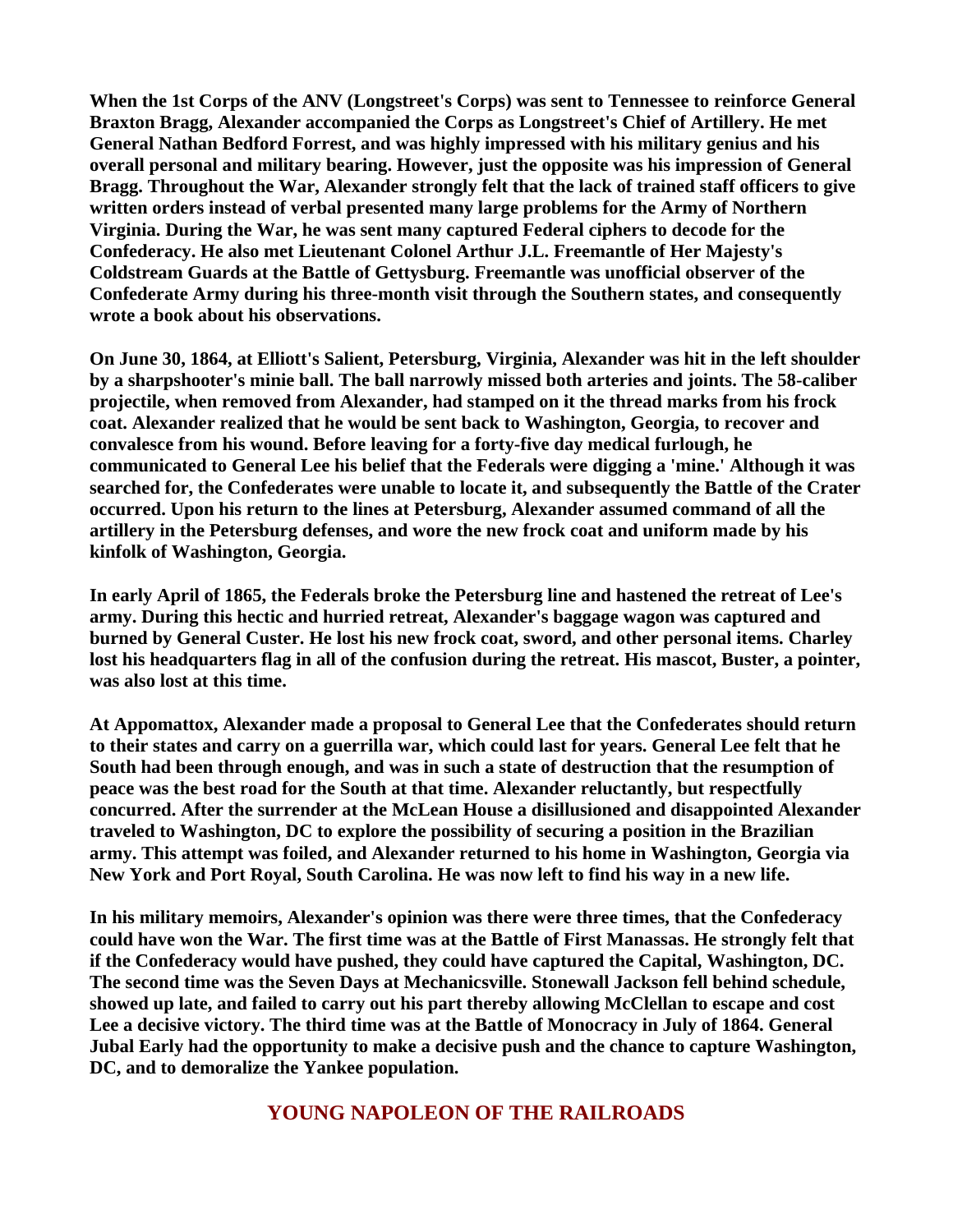**Like most post-War Confederate officers, E. Porter Alexander now had to find a means to support his family. Although Fairfield Plantation had not been burned, it was in need of funds to get it back into a working plantation. The plantation life did not appeal to Alexander. He was offered a chair position of mathematics at the University of South Carolina in Columbia, and after a few years in that post, Alexander accepted an executive position with the Charlotte, Columbia, and Augusta Railroad. After distinguished service with the railroad, he was offered and accepted the position as President of the Savannah and Memphis Railroad. Alexander was now referred to as 'The Young Napoleon of the Railroads.'** 

**The next two decades offered extraordinary opportunities for Alexander's professional career. He bought ten thousand acres of land on North and South Island below Georgetown, South Carolina. Today, this is called the Yawkee Wildlife Preserve. In his later years, he bebriended President Grover Cleveland, a very popular figure in the South. Cleveland was a Democrat who wanted to return all captured Confederate battle flags to the Confederate states, but was stopped by the Union veterans who vehemently opposed this decision. Both President Cleveland and Alexander loved to hunt ducks. They spent many days at Alexander's hunting lodge at South Island, South Carolina, hunting ducks and killing as many as 600 per week.** 

#### **BOUNDARY ARBITRATOR NICARAGUA SALUDA EL GENERAL ALEXANDER**

**To thank Alexander for his kindness and friendship, President Cleveland offered him \$1,000 a month in gold to be his boundary arbitrator between Nicaragua and Costa Rica. This needed to be done, because a canal might be dug to connect the Atlantic and Pacific Oceans and stability in Central America was essential. Alexander accepted this offer because of the great windfall profits it offered his family. After two years of supervising and surveying the boundaries, Alexander completed his report and finished his duty as arbitrator of boundaries. This settled, once and for all, the boundaries between Nicaragua and Costa Rica. The Nicaraguans gave him a hero's welcome with a fifty-piece band, a twenty-one-gun salute, and church bells tolling. Carrying him through the street near his hotel, he passed under an enormous floral arch bearing the inscription, 'Nicaragua Saluda el General Alexander.' He had an audience with Nicaraguan President Zelaya at his palace, and a grand banquet was held in Alexander's honor. The Nicaraguans rose in relays to praise and toast him in Spanish. Alexander was given his favorite wine, Chateau Yquen. In addition, during this time in Nicaragua, Alexander started and finished most of his memoirs (***Military Memoirs of a Confederate***).** 

**Upon his return home, Alexander's wife, Betty Mason, died three weeks later, on November 20, 1899, in Savannah. She is buried in Magnolia Cemetery in Augusta, Georgia. This brought to an end, his marriage of forty years. After many years of semi-retirement, living in Savannah, and South Island, South Carolina, Mary Mason, the niece of Betty Mason, affectionately helped take care of Alexander's needs at his South Island retreat. She was good-natured and assisted Alexander as his hostess when he entertained guests. She was unmarried; forty years old; wore thick glasses; and became an invaluable source of help to Alexander. On October 1, 1901, when he was sixty-six, they married, and honeymooned in Canada and at Niagara Falls. During their years together, she referred to him as 'The General.'** 

#### **WEST POINT CENTENNIAL**